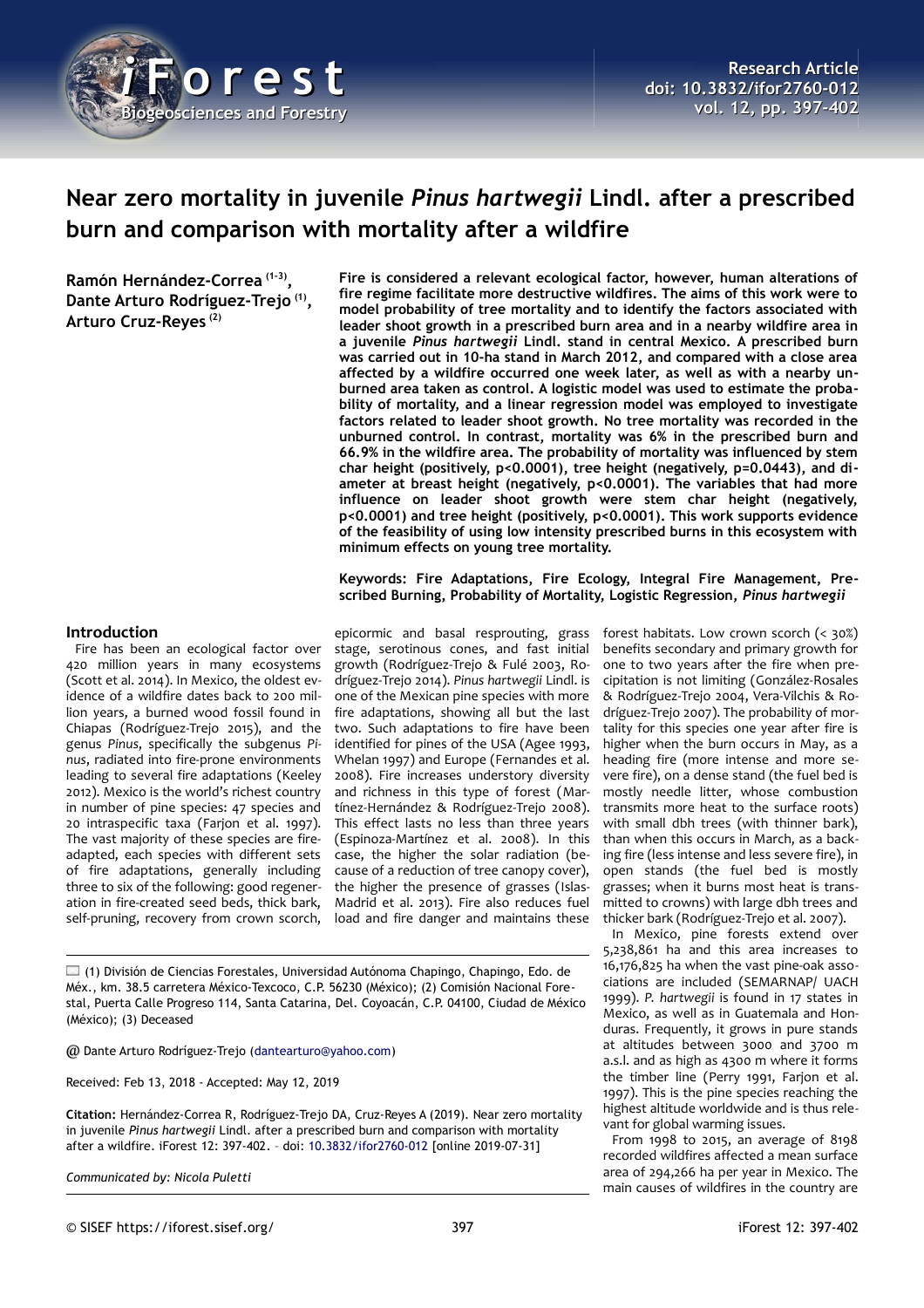agricultural activities and goat, sheep and cattle raising activities (36%), followed by campfires (13%) and smokers (12%). Officially only 2% of wildfires are caused by lightning (CONAFOR 2012a). However, 17% of fires have unknown causes, and some of them may be due to natural causes such as lightning. The agricultural and ranching group of wildfire causes is related to livelihood and poverty of the people living in rural areas.

Mexico is looking for what Myers (2005) called "integrated fire management", *i.e.*, the optimal combination of ecological and silvicultural use of fire with its rural communitary use, modern fire prevention and firefighting (Rodríguez-Trejo 2000). A key tool for this type of fire management is prescribed burning (Scott et al. 2014). However, in order to apply such a tool, one of the several challenges is to understand the effects of fire on ecosystems. Most Mexican pines resist fire (Rodríguez-Trejo & Fulé 2003), but one concern is the survival and growth of juvenile trees (<5 m height). A severe fire will kill pines smaller than 5 m, unless they have the ability to resprout.

Logistic regression is a useful approach to investigate the effects of fire on probability of tree mortality. Among the pioneer studies in this area are those of Ryan & Reinhardt (1988) and Ryan & Frandsen (1991) with North American conifers. In Mexico, there are studies that use this approach with *P. hartwegii* (Rodríguez-Trejo et al. 2007), but they do not focus on relatively extensive prescribed burns and young trees. Moreover, recent studies in Mexico have been conducted in small, uniform plots (1 ha or less per experimental unit) and not in relatively extensive management-ignited prescribed burns with more variable conditions, such as those existing in our study area.

In this study we attempted to answer the

following questions: (i) does low severity prescribed burn affect juvenile tree survival? (ii) Which are the factors better explaining juvenile tree mortality in a severe fire? (iii) How is the primary height growth of the surviving juvenile trees  $( < 5 \text{ m})$  affected by fire?

The objectives of this work were to compare in a *P. hartwegii* stand: (a) the survival probability of trees of different heights, diameters and levels of fire damage; and (b) its leader shoot growth, after a relatively extensive management-ignited prescribed burn, after a wildfire and in an unburned control.

#### **Materials and methods**

#### *Study area*

The experiment was carried out in a *P. hartwegii* forest stand south of Mexico City, Mexico, on lands owned by the rural communities of San Miguel and Santo Tomás Ajusco, at an average altitude of 3250 m a.s.l. The main characteristics of the studied stand were: tree height ranging from 0.3 to 6.0 m (average: 3.1 m) and diameter at breast height (dbh) 1 to 19 cm (average: 10 cm), with an approximate stand age ranging from 2 to 25 years. These trees were growing under a low-density stand (50-80 trees ha<sup>-1</sup>) of adult trees (average height: 20 m). To conduct this work a prescribed burn was carried out in a test area, and compared with a nearby wildfireaffected area as well as a non-affected area as control.

#### *Plots and treatments*

<span id="page-1-0"></span>The experiment was conducted in three close plots, each with an approximate surface of 10 ha, at altitudes of 3215 to 3285 m a.s.l. (19° 09′ 55.55″ to 19° 10′ 19.06″ N, 99° 14′ 02.86″ to 99° 14′ 43.54″ W). One of the plots had not been burned for at least 6 years and was taken as control. The second plot underwent a prescribed burn in March 2012, while the third plot was affected by a wildfire one week later [\(Fig. 1\)](#page-1-0). The local topography is quite irregular, very rocky, with small flatlands but also frequent small hills (5 to 40 m in height) with occasional steep hillsides (slope up to 50%).

The fuel complex was composed mostly of cured grasses. Needle litter was abundant in areas with high tree density, as well as light (1h timelag) or medium size (10 and 100 h timelag) woody litter (Weise et al. 2005). A fuel load of  $3-12$  t ha<sup>1</sup> was estimated in different parts of the plots. Fuel loads were the same for the prescribed burn and the wildfire areas.

Both the low-intensity prescribed burn and the wildfire at the studied site occurred in March 2012 [\(Fig. 1\)](#page-1-0), though the fire danger index showed marked differences during the two events. During the prescribed burn, relative humidity was 30- 50%, temperature 15-20 °C, and wind speed  $0-15$  km h<sup>-1</sup>. In this case, the dead fine fuel moisture was 6% (temperature: 20 °C; relative humidity: 30%; 12:00 a.m., S aspect and slope <30%) to 11% (temperature: 15 °C; relative humidity: 50%; 8:00 a.m., N aspect and slope >30%), estimated with standard tables relating temperature and humidity to equilibrium moisture content. According to the Mexican System for the Prediction of Fire Danger (UJED 2018), the fire danger was medium to low the day the prescribed burn was applied (a hail storm occurred after mupping-up), while fire danger was high the day the wildfire occurred. The site is characterized by frequent changes in wind direction almost every day throughout the year. Because of both wind direction changes and irregular topography, a modified prescribed burn method was employed, a mix of the strip backing fire method (relative to the slope) and the

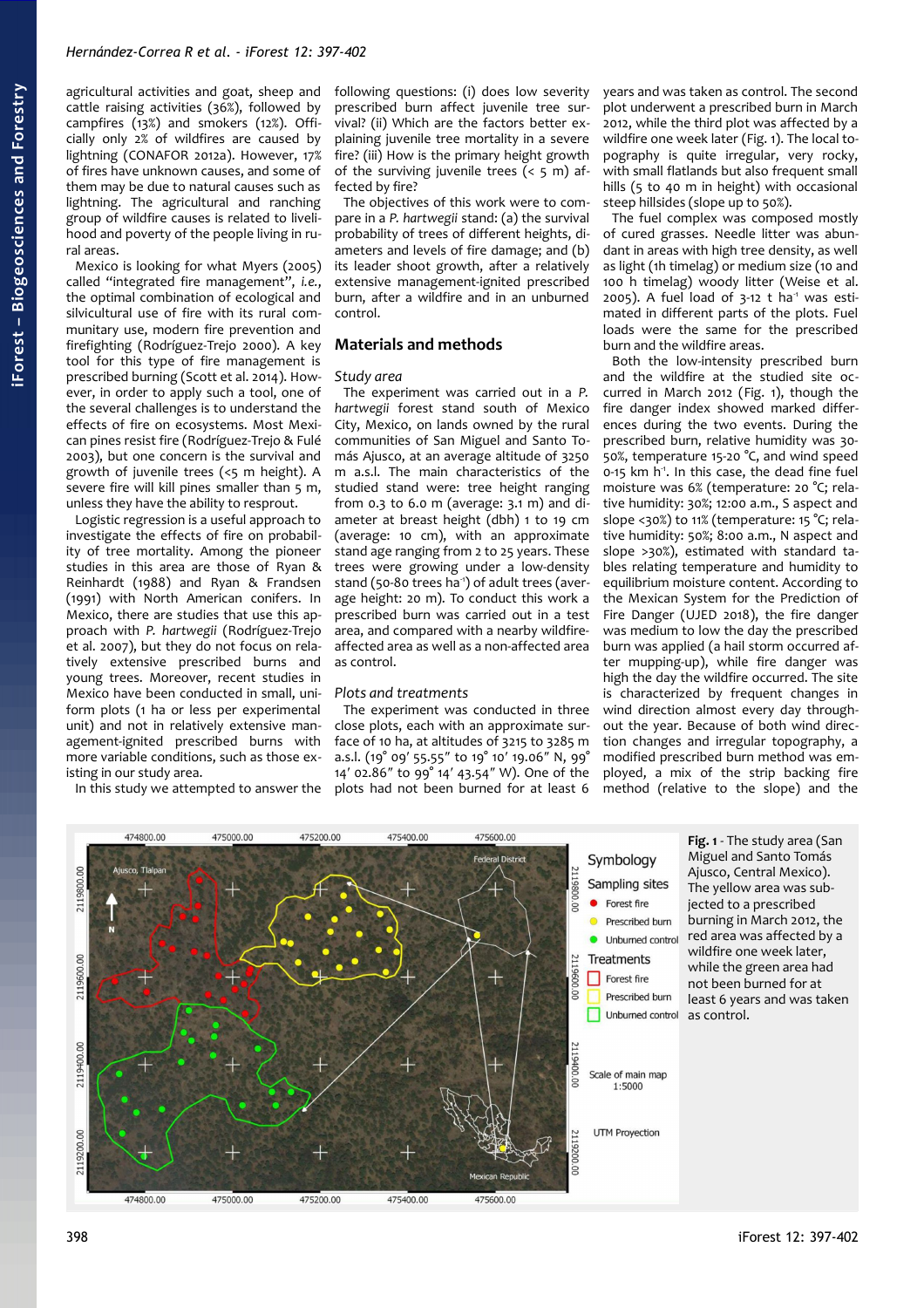| Plot               | <b>Stat</b> | Stem char<br>height (m) | h.<br>(m) | Leader shoot<br>growth (m) | bd<br>(cm) | dbh<br>(cm) | Tree-density<br>$(n ha^{-1})$ | lc<br>(%)   | <b>SC</b><br>(%)         |
|--------------------|-------------|-------------------------|-----------|----------------------------|------------|-------------|-------------------------------|-------------|--------------------------|
| Control            | <b>Min</b>  | $\blacksquare$          | 0.31      | 0.06                       | 3.0        | 2.0         | 1000                          | 10          | $\blacksquare$           |
|                    | Max         | $\blacksquare$          | 5.98      | 0.62                       | 35.0       | 14.0        | 3400                          | 95          | $\overline{\phantom{a}}$ |
|                    | Avg         | $\sim$                  | 2.32      | 0.26                       | 9.0        | 5.0         | 2224                          | 50          | $\blacksquare$           |
| Prescribed<br>burn | <b>Min</b>  | 0                       | 1.10      | 0.04                       | 3.0        | 1.0         | 900                           | $\mathbf 0$ | 0                        |
|                    | Max         | 1.80                    | 6.00      | 0.7                        | 26.0       | 17.0        | 3800                          | 100         | 100                      |
|                    | Avg         | 0.48                    | 2.66      | 0.25                       | 8.0        | 5.0         | 2253                          | 40.5        | 14.8                     |
| Wildfire           | Min         | 0.30                    | 0.95      | 0.08                       | 2.5        | 1.0         | 1600                          | 0           | 0                        |
|                    | Max         | 4.80                    | 5.70      | 0.6                        | 22.0       | 19.0        | 3900                          | 80          | 100                      |
|                    | Avg         | 1.67                    | 2.53      | 0.25                       | 8.0        | 5.0         | 2714                          | 8.0         | 87.0                     |

<span id="page-2-1"></span>**Tab. 1** - Tree and fire severity measurements for each plot. (h): tree height; (bd): basal diameter; (dbh): diameter at breast height; (lc): live crown; (sc): scorched crown.

Chevron method that was denominated the Ajusco method (Rodríguez-Trejo 2015). The fire started in parallel lines, beginning at the ridges of the small hills, thus it was a backing fire with respect to slope. Because of changes in the wind direction, the descendent fire sometimes advanced favored by the wind and sometimes against the wind, even perpendicular to wind direction. The prescribed burn was planned, directed and conducted by personnel of the *Comisión Nacional Forestal* (National Forestry Comission), the *Comisión de Recursos Naturales* (Natural Resources Commission of the Mexico City government), and the *Universidad Autónoma Chapingo* (Autonomous Chapingo University), as part of the Ajusco Research Project of the *Universidad Autónoma Chapingo* on fire ecology, integrated fire management and restoration of burned areas. In general, flame length was lower than 1 m, and the rate of fire propagation was less than 1 m min<sup>1</sup> for these backing fires, though in some cases they reached 1.0-1.5 m and 3-5 m min<sup>-1</sup> when the wind blew down the slope.

The wildfire occurred in March 2012, affecting an area of about 10 ha. It reached high intensity, with flame lengths >5 m in some sectors (CONAFOR 2012b) causing high severity and high mortality among the juvenile trees. Crown scorch in trees smaller than 5 m was 100%, and stem char height was up to 5 m on some adult trees.

By September 2012, six months after the prescribed burn, a randomized sampling in each plot was conducted with squareshaped sampling units of 100  $m^2$ , 18 per treatment, for a total of 54 sampling units and a sampling intensity of 1.8%. A total of 1148 young trees were sampled.

For each tree in all plots we recorded the tree vitality (a tree was considered alive when showing any amount of green foliage), diameter at breast height (1.3 m), basal diameter at the root collar, tree height, length of the leader shoot, stem char height, percent of live crown, percentage of scorched crown (lethal for the buds). For each sampling unit, tree density of live and dead trees was also calculated.

#### *Statistical analysis*

Logistic regression (Hosmer & Lemeshow 2000) was performed to obtain the probability of juvenile tree mortality ( $P - eqn$ . 1):

$$
P = \frac{1}{1 + e^{-(\alpha + \beta_1 X_1 + \beta_2 X_2 + \beta_3 X_3)}}
$$
(1)

where *e* is the Euler number, *α* the intercept, and *β* the constants associated with the independent variables *X*.

To consider a model significant, all variable included must show  $p < 0.05$ , an odds confidence interval lower or higher than 1, and a high concordance ratio (number of concordant pairs divided by the total number of pairs). Models including each individual variable and all the combinations of individual variables were tested, and the more significant model was finally chosen.

A linear multiple regression model was used to find the variables mostly related to the leader shoot growth  $(Ls - ean. 2)$ :

$$
Ls = \beta_0 + \beta_1 X_1 + \dots + \beta_n X_n \tag{2}
$$

where  $\beta_{0,\dots,n}$  are constants and  $X_{1,\dots,n}$  are the independent variables.

The statistical analysis for the logistic model was carried out using the PROC LO-GISTIC of the SAS® ver. 9.0 package (SAS Institute 2002). The regression model was obtained using the procedure PROC GLM.

#### **Results**

*Tree characteristics and fire severity*

The sampled trees were young, with an average height of 2.66 and 2.53 m in the areas treated with prescribed fire or those af-

fected by wildfire, respectively. In both areas, the mean dbh was 5 cm. Severity of the prescribed fire was low and satisfactory, with a mean stem char height of 0.48 m and an average crown scorch of 14.8%, while the wildfire resulted in high severity, reaching 1.67 m for average stem char height and 87% for crown scorch [\(Tab. 1\)](#page-2-1).

#### *Probability of mortality*

No dead trees were recorded in the control plot, while in the prescribed burn plot mortality was 6%, mostly affecting trees with height < 1 m. In the wildfire plot, mortality reached 66.9% and most of the dead trees were ≤ 3 m tall.

The regression model for probability of mortality obtained from both the prescribed burn and the wildfire plots (eqn. 3) was significant  $(\chi^2 = 552.1133, p < 0.0001)$ . The significance of each of the explanatory variables is shown in [Tab. 2.](#page-2-0) Concordance of the model reached 94.5% (eqn. 3):

$$
P = \frac{1}{1 + \exp^{-\left(1.1025 + 4.4095 X_1 - 0.5213 X_2 - 88.4305 X_3\right)}}\tag{3}
$$

where *P* is the probability of mortality for juvenile P. hartwegii,  $X_1$  is the stem char height,  $X_2$  is the tree height,  $X_3$  is the diameter at breast height.

The confidence intervals for the variables in the model did not include the value 1 in any case. As expected, the model predicts a higher probability of mortality for the wildfire area. *P* maximizes when the dbh is small and stem char height is high, which is associated with large crown damage [\(Fig.](#page-3-0) [2\)](#page-3-0).

Based on the model obtained, a tree 1.3 m

<span id="page-2-0"></span>**Tab. 2** - Significance of the parameters for the logistic regression model to predict mortality probability of *Pinus hartwegii* in the prescribed burn and wildfire treatments.

| Parameter                 | DF | <b>Estimation</b> | Standard<br>error | $\gamma^2$ | P        |
|---------------------------|----|-------------------|-------------------|------------|----------|
| Intercept                 |    | 1.1025            | 0.3025            | 13.2881    | 0.0003   |
| Stem char height          |    | 4.4095            | 0.3576            | 152.0642   | < 0.0001 |
| Height                    |    | $-0.5213$         | 0.2592            | 4.0445     | 0.0443   |
| Diameter at breast height |    | -88.4305          | 10.9090           | 65.7100    | < 0.0001 |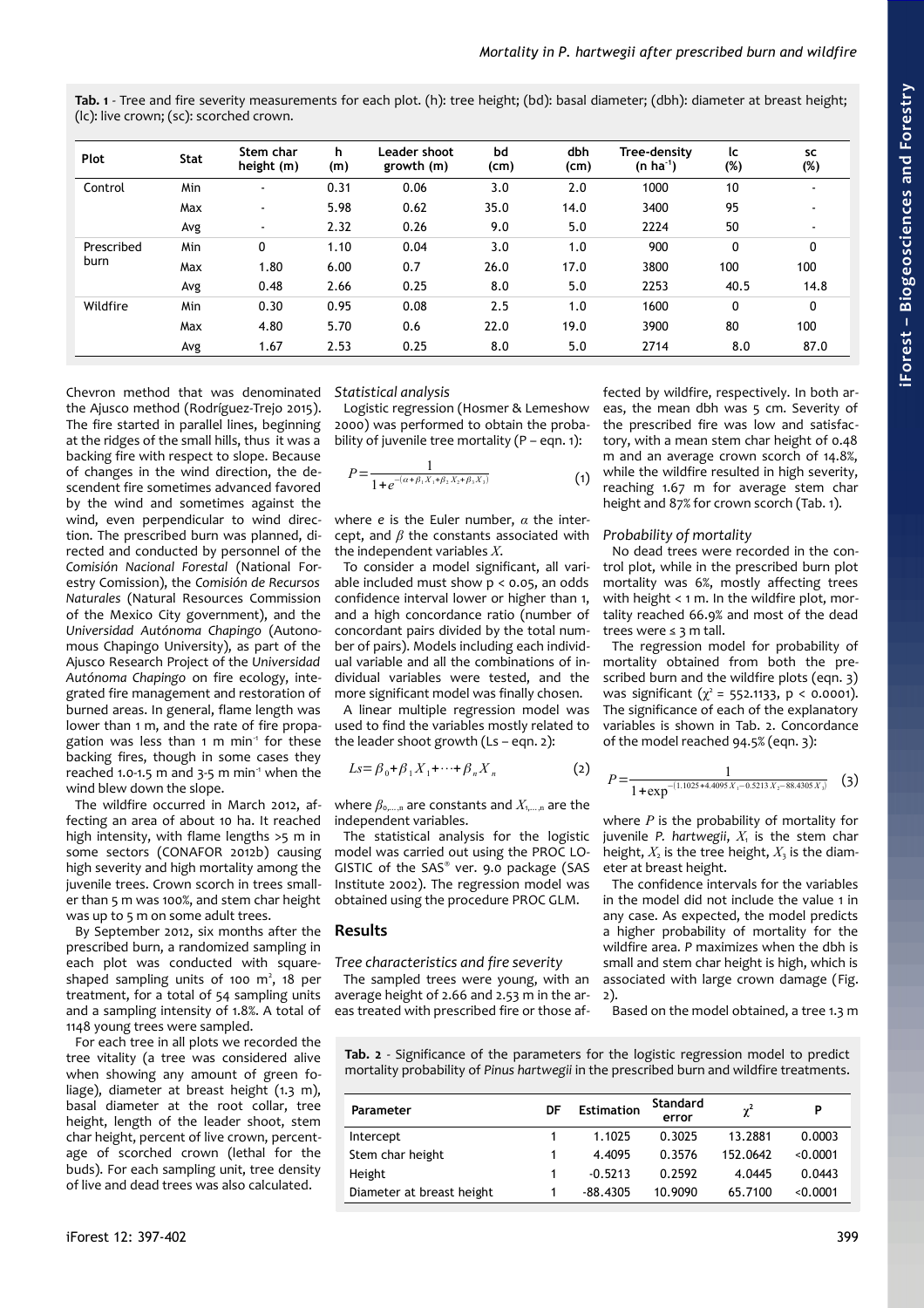

<span id="page-3-0"></span>**Fig. 2** - Probability of mortality as a function of the explanatory variables. (htbs): stem char heigth; (h): tree height.

tall, with a stem char height of 1.2 m and a basal diameter of 4 cm has an 89.8% probability of mortality, while another tree 3.8 m tall, with a stem char height of 0.6 m and a basal diameter of 15 cm, has a 0.0001% probability of mortality.

### *Tree leader shoot growth*

The variables most closely associated with leader shoot growth in the linear model were stem char height (p < 0.0001)

and tree height ( $p < 0.0001 - Tab.$  3). The higher the stem char height, the lower the leader shoot growth, but the taller the tree, the higher the leader shoot growth [\(Fig. 3\)](#page-3-1). The resulting model was (eqn. 4):

$$
Ls = 0.0716 - 0.1037 X_1 + 0.0774 X_2 \tag{4}
$$

where  $Ls$  is the leader shoot growth (m),  $X_1$ the stem char height (m), and  $X_2$  the tree height (m).

<span id="page-3-2"></span>**Tab. 3** - Significance of the parameters for the multiple regression model to predict the leader shoot growth of juvenile *Pinus hartwegii.*

| Parameter        | <b>Estimation</b> | <b>Standard Error</b> |          |          |
|------------------|-------------------|-----------------------|----------|----------|
| Intercept        | 0.07163           | 0.00643               | 11.13    | 0.0001   |
| Stem char height | $-0.10365$        | 0.00479               | $-21.65$ | < 0.0001 |
| Tree height      | 0.07740           | 0.00296               | 26.12    | < 0.0001 |



<span id="page-3-1"></span>**Fig. 3** - Relationship between total tree height and leader shoot growth at different stem char heights, wildfire and prescribed burn treatments. Progressively darker lines (left to right) represent stem char heights of 0.5, 1, 2 and 3 m.

According to this model, a 3.10 m tall tree with a stem char height of 0.8 m had a leader shoot growth of 0.23 m, and the same tree with a stem char height of 2.0 m would have an increment of only 0.10 m.

### **Discussion**

In a low-intensity prescribed burn carried out in small (1 ha) and uniform plots of *P. hartwegii* under less variable wind and topographic conditions, Rodríguez-Trejo et al. (2007) found a mortality of 4.4% one year after the treatment application. In this study, a similar low mortality and a high juvenile tree survival was observed, despite the irregular topography and the changes in wind direction during the experiment. A small increase in mortality is expected one or two years after wildfire, while such increase is expected to be negligible for the prescribed burn. For the same experimental area, Vera-Vilchis & Rodríguez-Trejo et al. (2007) found no mortality increase two year after the prescribed burns. However, in the case of a high intensity prescribed burn in May (emulating a wildfire), mortality was 52% one year later and rose to 67.3% two years after the treatment.

Older trees have thicker bark that isolates the vascular cambium from lethal temperatures and higher crowns less subjected to damage from fire (Ryan & Frandsen 1991, Miller 2000); therefore, the probability of mortality tends to be lower. However, with higher damage, *i.e.*, higher stem char height or higher crown scorch, more photosynthetic tissue is affected in the crown, and the vascular tissue receives more damage, resulting in higher mortality (Ryan & Reinhardt 1988, Woolley et al. 2012, Robles-Gutiérrez et al. 2015). Mchugh & Kolb (2003) reported that mortality of *Pinus ponderosa* is influenced by the interaction between crown damage and severity of trunk damage, as well as by differences in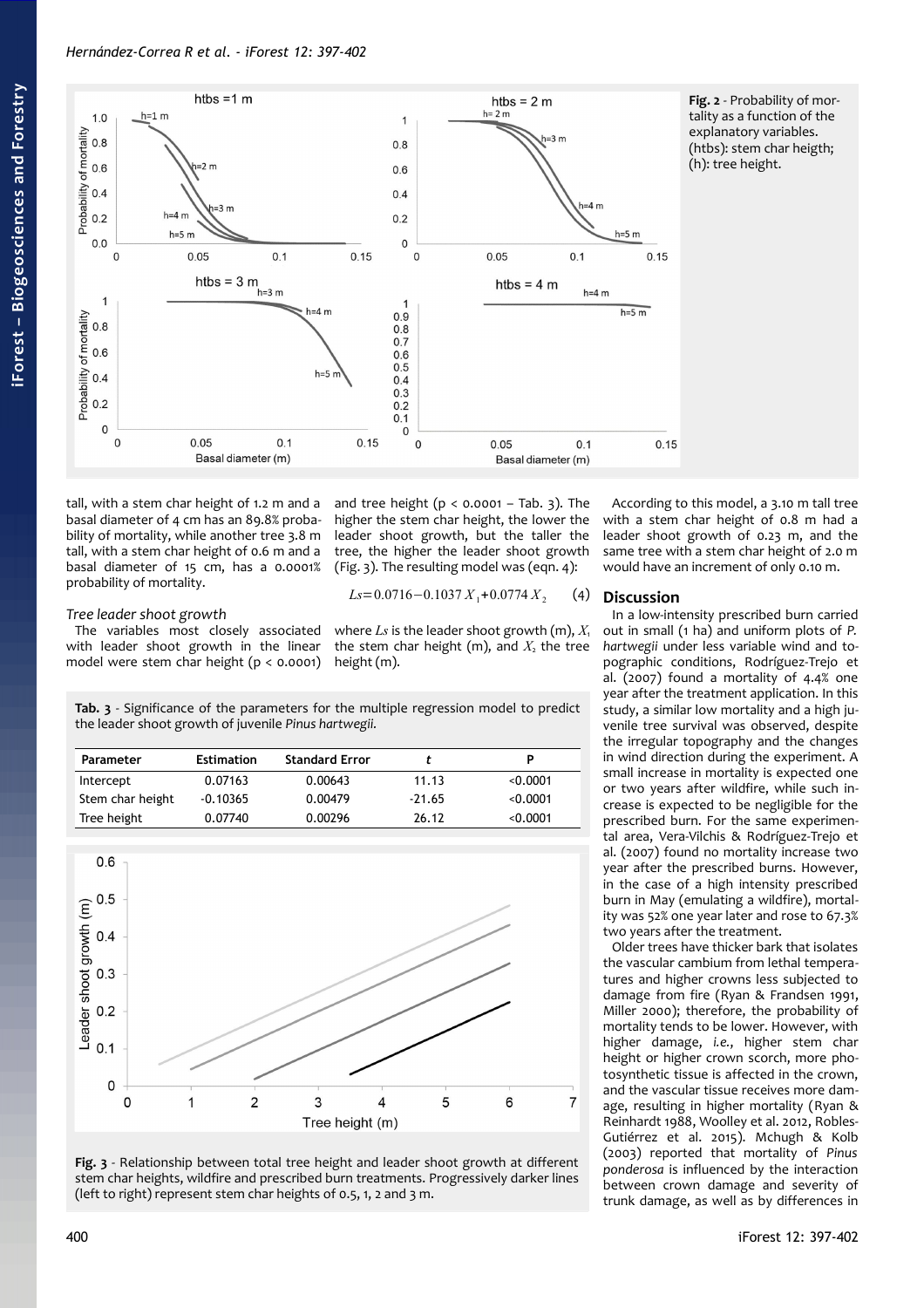fire resistance among trees.

Several studies demonstrated that when fire causes low crown scorch, primary and secondary growth during the following growth season is higher than in unburned controls, unless a severe drought occurs. This has been found for species such as *P. palustris* Mill. (Grelen 1983), *P. lambertiana* Dougl. (Mutch & Parsons 1998), and *P. hartwegii* (González-Rosales & Rodríguez-Trejo 2004). This response is related to the ashes produced by fire which are rich in cations and to the higher solar radiation on burned sites, as well as to the pruning of lower and older branches that have less photosyntetically efficient needles than younger and higher branches.

The wildfire occurred in the study area was severe because an important part of the forest fuels was represented by dead needles. Indeed, the burning of such fuel causes lethal temperatures for the surface roots, greater damage and mortality, as demonstrated for *P. palustris* (Brockway & Outcalt 1998) and *P. hartwegii* (Rodríguez-Trejo et al. 2007). Vera-Vilchis & Rodríguez-Trejo (2007), found that after low intensity prescribed burns carried out in May on high density juvenile stands, tree leader shoots had a growth of 8.2 cm m<sup>1</sup> y<sup>1</sup>, *i.e.*, 32% higher than the unburned control (6.2 cm  $m<sup>-1</sup> y<sup>-1</sup>$ ). In the same study, the probability of mortality was higher at high density than at low density, but it apparently enlarged the growing space and favored height growth of surviving trees.

In this study stem char height and tree height, which were associated with tree leader shoot growth in the linear model, also affect tree survival. The higher the stem char height, the smaller the tree leader shoot growth, as damages on the trunk usually lead to a reduction of sap and water flux to the crown. Other types of damage have been associated with lower primary growth. For instance, Chambers et al. (1986) found a reduction in height growth of 0.73 m in conifer trees with a crown scorch of 30 to 40%; the reduction reached 1.71 m when the crown scorch was 85 to 99%, in a 4.5-year period.

Tree leader shoot growth was positively influenced by tree height because, in general, taller trees have thicker trunk and thicker bark, and leaf tissue may be far from fire lethal temperatures. However, even higher fire resistance in older trees becomes useless when the forest accumulates more fuels due to fire exclusion, and then intentional or accidental fires are more intense and severe. Thus, older trees have a higher probability of mortality than younger ones, as found for *P. ponderosa* in Montana (Ryan & Frandsen 1991), *Calocedrus decurrens* (Torr.) Florin, *Abies concolor* (Gord. & Glend.) Lindl. ex Hildebr., *P. lambertiana* Douglas, *P. jeffreyi* Balf., and *P. ponderosa* in California (Hood et al. 2010). Conversely, Pollet & Omi (2002), in *P. ponderosa* Laws forests, found that clearing and prescribed burning significantly reduce

crown scorch, so that severity of future fires was lowered.

## **Conclusions**

The main concern of the application of extensive prescribed burning is its effect on young trees. This study provides evidence of the advantages of low intensity and low severity prescribed burning carried out in March, since it does not cause significant mortality and can favor the growth of juveniles of the studied tree species. The smaller the tree diameter the higher the probability of mortality, particularly with high severity wildfires in dense stands. If the stem char height is high, the probability of mortality will also increase. Fire damage on trees, as evidenced by stem char height, is inversely related to shoot leader growth. However, old stands may have high accumulations of forest fuels, causing high mortality in old trees in the case of wildfire occurrence.

In pursuing the objectives of prescribed burning in the studied ecosystem, it is mandatory to prevent significant mortality of trees, particularly the young ones. We demonstrated that this can be achieved with extensive prescribed burns, using the Ajusco method and following the prescription. If other objectives, such as resprouting from grasses to feed cattle and sheep (main cause of wildfires in Mexico), are fitted into this type of prescribed burns, together with the prevention of wildfires (through fuel reduction), an integrated fire management can be achieved. This is a useful fire management option for Mexico to be combined with traditional fire prevention measures and the firefighting.

# **Acknowledgements**

RHC co-conceived the study, carried out field measurements, helped with statistical analysis and helped to draft the manuscript and figures. DART co-conceived the study, participated in the prescribed burn, helped with field measurements, helped with the statistical analysis and to draft the manuscript. ACR directed the prescribed burn.

We thank José Luis Gallardo, César Robles, and the firefighter personnel of *Conafor Ciudad de México* for their invaluable help in the field. We thank Kevin C. Ryan for his kind review and suggestions to improve this paper, and Diane Fumiko for her help editing the English translation of this work. Funding was provided by the *Universidad Autónoma Chapingo* and the logistic and field help was provided by the *Comisión Nacional Forestal Ciudad de México* and the *Comisión de Recursos Naturales, Gobierno de la Ciudad de México*.

# **References**

- Agee JK (1993). Fire ecology of Pacific Northwest forests. Island Press, Washington, DC, USA, pp. 493.
- Brockway DG, Outcalt KW (1998). Gap-phase regeneration in longleaf pine wire grass ecosystems. Forest Ecology and Management 106:

125-139. - doi: [10.1016/S0378-1127\(97\)00308-3](https://doi.org/10.1016/S0378-1127(97)00308-3)

Chambers JL, Dougherty PM, Hennessey TC (1986). Fire: Its effects on growth and physiological processes in conifer forests. In: "Stress Physiology and Forest Productivity" (Hennessey TC, Dougherty PM, Kossuths V, Johnson JD eds). Martinus Nijhoff Publications, Boston, MA, USA, pp. 177-189.

- CONAFOR (2012a). Reporte de incendios forestales [Forest fires report]. Comisión Nacional Forestal - CONAFOR, México, pp. 18. [in Spanish] [online] URL: [https://snigf.cnf.gob.mx/wp](http://snigf.cnf.gob.mx/wp-content/uploads/Incendios/Informes%20anuales/Informe-final-de-Incendios-Forestales-2012.pdf)[content/uploads/Incendios/Informes%20anuale](http://snigf.cnf.gob.mx/wp-content/uploads/Incendios/Informes%20anuales/Informe-final-de-Incendios-Forestales-2012.pdf) s/Informe-final-de-Incendios-Forestales-2012. [pdf](http://snigf.cnf.gob.mx/wp-content/uploads/Incendios/Informes%20anuales/Informe-final-de-Incendios-Forestales-2012.pdf)
- CONAFOR (2012b). Programas y acciones de reforestación, conservación y restauración de suelos, incendios forestales y sanidad forestal [Programs and actions on reforestation, conservation and restoration of soils, forest fires and forest health]. Comisión Nacional Forestal - CONAFOR, México, pp. 172. [in Spanish]
- Espinoza-Martínez A, Rodríguez-Trejo DA, Zamudio-Sánchez JF (2008). Sinecología del sotobosque de *Pinus hartwegii* dos y tres años después de quemas prescritas [Synecology of the understory of Pinus hartwegii two and three years after prescribed burns]. Agrociencia 42: 717-730. [in Spanish]
- Farjon AJ, Pérez De La Rosa A, Styles BT (1997). A field guide to the pines of Mexico and Central America. Royal Botanic Gardens, Kew, UK, pp. 147.
- Fernandes PM, Vega JS, Jiménez E, Rigolot E (2008). Fire resistance of European pines. Forest Ecology and Management 256: 246-255. doi: [10.1016/j.foreco.2008.04.032](https://doi.org/10.1016/j.foreco.2008.04.032)
- González-Rosales A, Rodríguez-Trejo DA (2004). Efecto del chamuscado de copa en el crecimiento en diámetro de *Pinus hartwegii* Lindl. [Effect of crown scorch on the diameter growth of *Pinus hartwegii* Lind.]. Agrociencia 38: 537-544. [in Spanish]
- Grelen HE (1983). May burning favor survival and early growth of longleaf pine seedlings? Southern Journal of Applied Forestry 7: 16-20.
- Hood SM, Smith SL, Cluck DR (2010). Predicting mortality of five California conifers following wildfire. Forest Ecology and Management 260: 750-762. - doi: [10.1016/j.foreco.2010.05.033](https://doi.org/10.1016/j.foreco.2010.05.033)
- Hosmer DW, Lemeshow S (2000). Applied logistic regression. Wiley, New York, USA, pp. 392.
- Islas-Madrid GE, Rodríguez-Trejo DA, Martínez HPA (2013). Diversidad del sotobosque y radiación solar en un bosque de *Pinus hartwegii* con quema prescrita [Understory diversity and solar radiation in a Pinus hartwegii forest after a prescribed burn]. Revista Mexicana de Ciencias Forestales 4: 25-40. [in Spanish] - doi: [10.29298/rmcf.v4i15.446](https://doi.org/10.29298/rmcf.v4i15.446)
- Keeley JE (2012). Ecology and evolution of pine life histories. Annals of Forest Science 69: 445- 453. - doi: [10.1007/s13595-012-0201-8](https://doi.org/10.1007/s13595-012-0201-8)
- Martínez-Hernández HC, Rodríguez-Trejo DA (2008). Species diversity after prescribed burns at different intensities and seasons in a high altitude *Pinus hartwegii* forest. Interciencia 33: 337-344.
- Mchugh CW, Kolb TE (2003). Ponderosa pine mortality following fire in northern Arizona. International Journal of Wildland Fire 12: 7-22. -